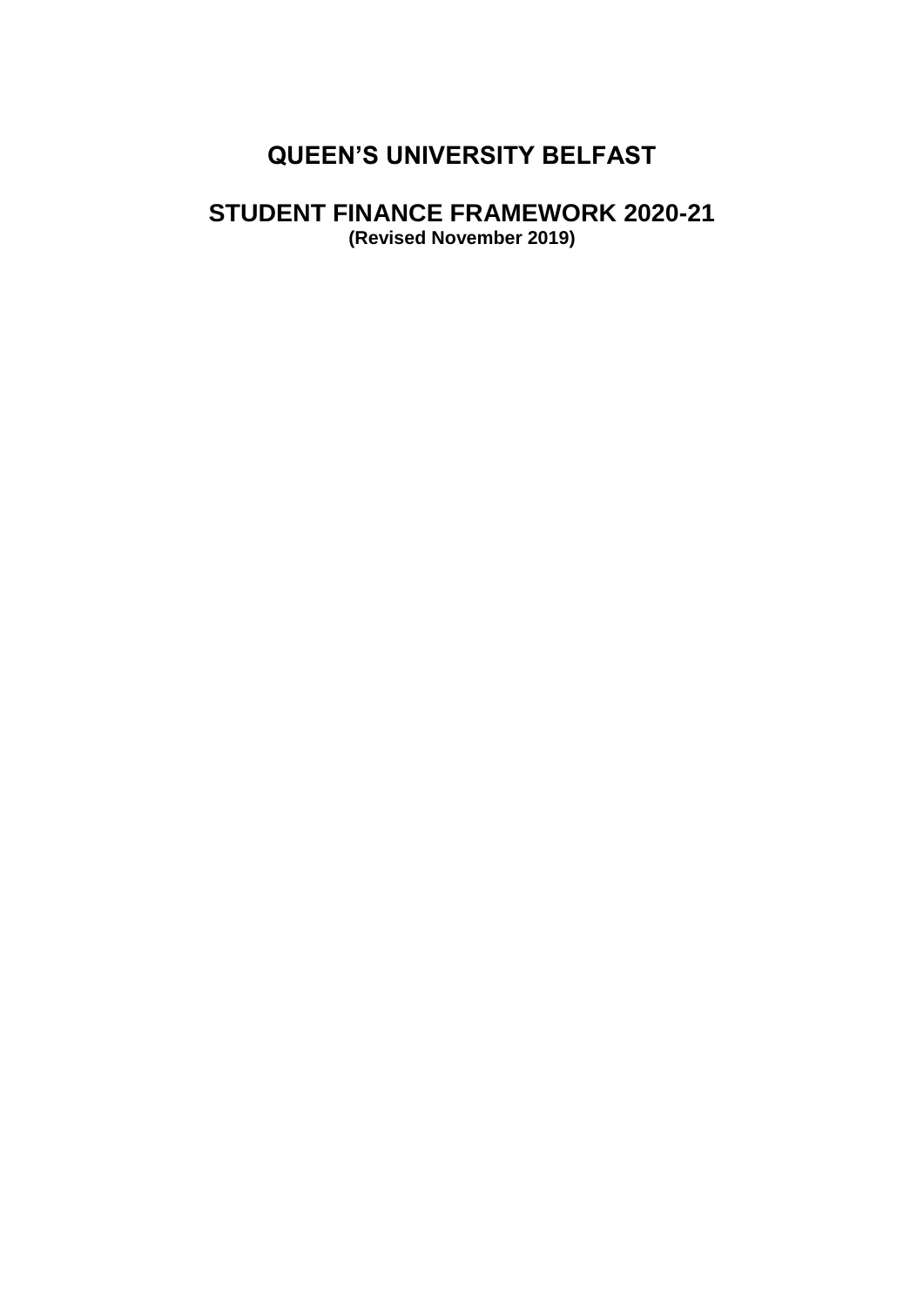# **C O N T E N T S**

## Section

- 1. Introduction
- 2. Tuition Fees Setting and Approval Mechanism
	- 2.1 Approval Process
	- 2.2 Setting of Fees
- 3. Calculation of Fee
	- 3.1 Programme of Study (Career)<br>3.2 Academic Load Status
	- Academic Load Status
	- 3.3 Fee Rates
	- 3.4 Residency
	- 3.5 Admit Term
	- 3.6 Review of Tuition Fee Calculation
- 4. Tuition Fees and Related Charges Billing and Collections
	- 4.1 NI/GB/EU Undergraduate and Postgraduate Taught Students
	- 4.2 Postgraduate Research Students (NI/GB and EU)
	- 4.3 International Students
- 5. Withdrawals and Refunds
	- 5.1 Dropped Modules<br>5.2 Withdrawals
	- 5.2 Withdrawals
	- **Refunds**
	- 5.4 Module Changes
	- 5.5 Deceased Student Policy
	- 5.6 Exceptional Circumstances
- 6. Enrolment Deposits
- 7. Sponsored Students
- 8. Related Charges
- 9. Debt Collection Policy
- 10. Suspensions
	- 10.1 Definition of Suspensions
	- 10.2 Re-registration
- 11. Fee Appeals Process
	- 11.1 Background
	- 11.2 Calculation of Tuition Fee
	- 11.3 Adjustment of Tuition Fee due to Exceptional Circumstances
- 12. Additional Course Costs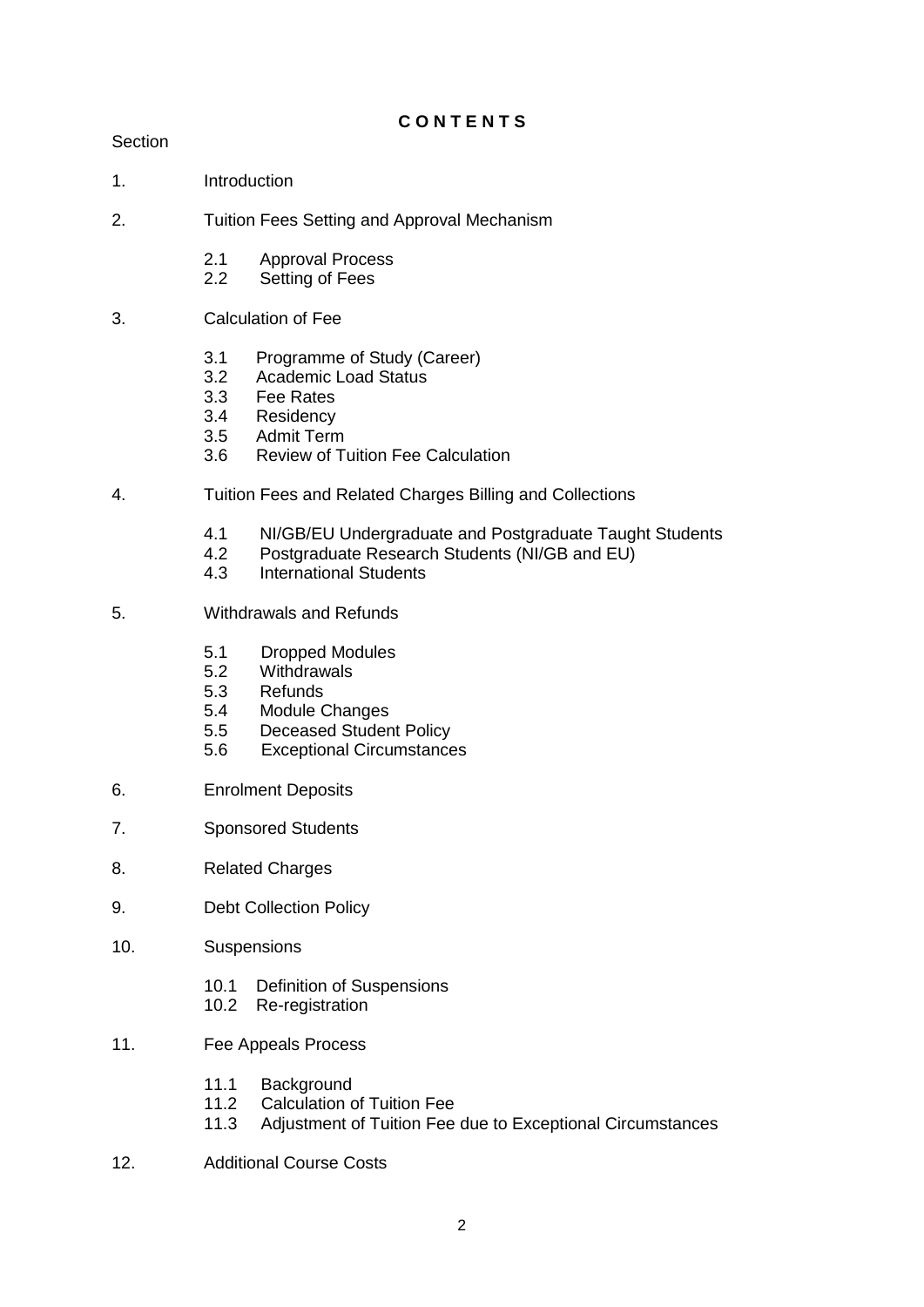# **1. INTRODUCTION**

The purpose of this document is to provide information on the University's terms and conditions, in relation to the calculation and payment of tuition fees and related charges. This document should be read in conjunction with:

- the University's Tuition Fees and Related Charges Schedule for the relevant academic year (this is updated on an annual basis);<br>the University's Terms and Conditions
	- o the University's Terms and Conditions for 2020 Entry http://www.qub.ac.uk/Study/TermsandConditions/
- the University's General Regulations (Part III, Regulations for Students, Section 3)

The University reviews its tuition fees and related charges annually, with details of the fees/charges provided in the Tuition Fees and Related Charges Schedule for the relevant academic year. These are available on [www.qub.ac.uk/tuitionfees.](http://www.qub.ac.uk/tuitionfees)

The primary method of communication with students will be by email using their Queen's University email account. It is therefore important that students regularly check their University email account.

The overarching principle, regarding the payment of tuition fees and related charges, is that the student remains liable for the payment. If the student loan or sponsorship arrangements do not subsequently provide funding, the student will be required to pay all charges personally.

The initial determination of a prospective student's fee status is undertaken at the admissions stage, based on a combination of factors including nationality, immigration status and residency. Guidance on this matter can be found on the UKCISA (UK Council for International Affairs) website [www.ukcisa.org.uk](http://www.ukcisa.org.uk/) and on [www.qub.ac.uk/Study/Undergraduate/How-to-apply/Feestatus/](http://www.qub.ac.uk/Study/Undergraduate/How-to-apply/Feestatus/)

# **2. TUITION FEES SETTING AND APPROVAL MECHANISM**

## **2.1 Approval Process**

Tuition Fees are approved by the University's Planning and Finance Committee (PFC), under delegated authority from Senate.

## **2.2 Setting of Fees**

2.2.1 Northern Ireland (NI) Domiciled Undergraduate Fees

Tuition fees for NI domiciled Undergraduate students, who attend the University, are set by Government.

2.2.2 Other (non-UK) EU Domiciled Undergraduate Fees

Students from non-UK EU countries, including the Republic of Ireland, who attend the University, will be charged the same fee as NI domiciled students.

## 2.2.3 England, Scotland or Wales (GB) Domiciled Undergraduate Fees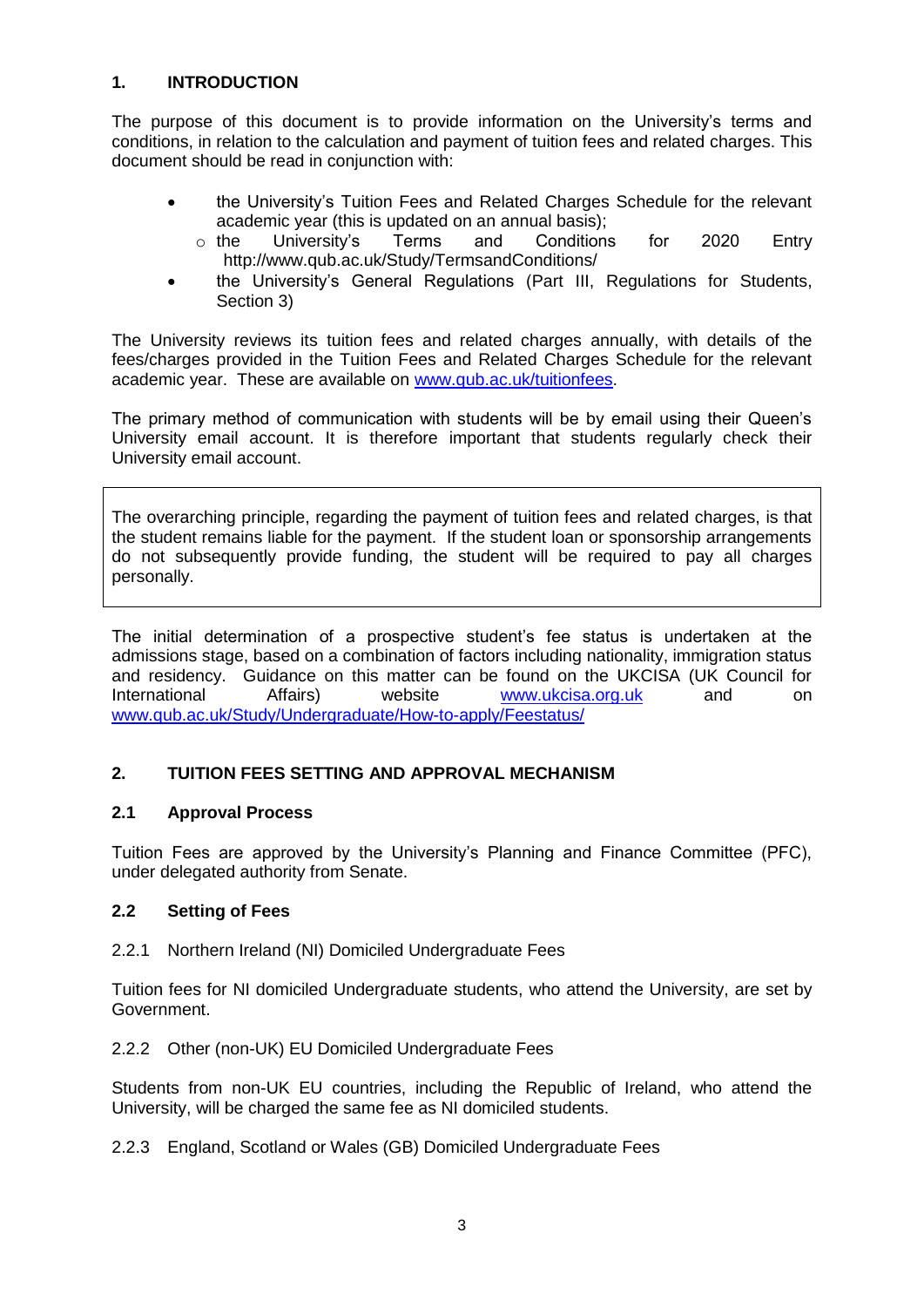Undergraduate students from England, Scotland or Wales, who plan to study at the University, will be charged a tuition fee in accordance with legislation approved by Government.

## 2.2.4 NI/GB and EU Postgraduate Fees

The Postgraduate Research fee is based on guidance provided by the Research Councils. Postgraduate Taught fees are set, in the main, by the University. Postgraduate Taught fees are set by the University.

Some postgraduate courses, such as the Postgraduate Certificate in Education (PGCE), are linked to the undergraduate fee rate and students studying these courses are eligible for Student Loans Company (SLC) funding. Postgraduate students from England, Scotland or Wales who enrol on these courses will be charged a higher fee than that charged to NI/EU students.

## 2.2.5 International Fees

All fees for international students are set by the University.

# **3***.* **CALCULATION OF FEE**

The calculation of a student's tuition fee is based on the following five criteria:

# **3.1 Programme of Study (Career)**

For fee calculation purposes, a student can either be Undergraduate, Postgraduate Taught or Postgraduate Research.

## **3.2 Academic Load Status**

In any one of these three programmes of study, the student can have the status of either being full-time or part-time.

A student can only have the status of either full-time or part-time in any given academic year, ie he/she will be deemed to have a single status for fee purposes. However, it may be possible for the student to change his/her status during the academic year. The fee will be payable according to his/her status at the beginning of the academic year. However, should the student's status change during the academic year, the fee will be recalculated and charged accordingly.

## 3.2.1 Undergraduate Students

The determination of the status of a degree level student is based on the number of CATS points he/she is studying. CATS is an acronym for the Credit Accumulation and Transfer Scheme. This is a system which gives credit for each individual course unit that is completed successfully. This counts towards the final award, and allows students to change course and transfer the credits to another course. The exception to this relates to Study Abroad students, where a separate approach to the fee calculation is adopted  $-$  see (iv) below.

(i) Full-time

A student is normally classified as full-time, if the total CATS points of the course that he/she is studying are greater than 90 CATS points, for the academic year. A fulltime fee will be charged, based on the fee rate for the course of study.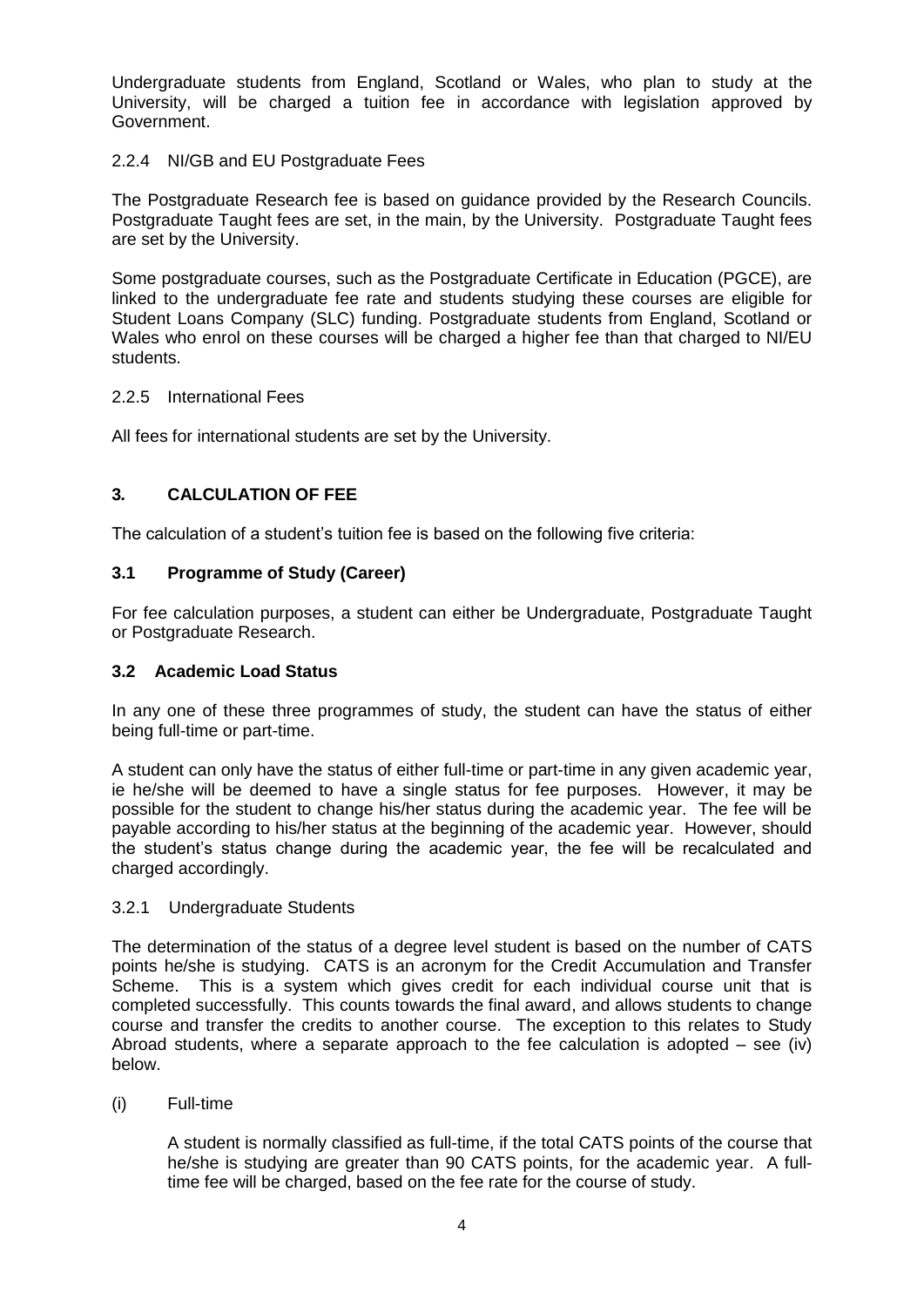#### (ii) Part-time

A student is normally classified as part-time if the total CATS points of the course that he/she is studying, throughout the academic year, are less than, or equal to 90 CATS points.

Fees will be charged, according to CATS points, based on the fee rate for the course of study. The CATS points may be studied in any combination, across the semesters of Autumn, Spring, Summer and/or the Full Year.

#### (iii) Change of status

Should a full-time student drop any modules(s) during the academic year, but remain an active student, his/her status can change to a part-time load. This change in status, which will be subject to approval by the School, will be determined by the total number of CATS points of his/her course(s) as follows:

Situation 1: Total number of course CATS points > 90, the student remains classified as a full-time student.

Situation 2: Total number of course CATS points ≤ 90, the student is reclassified as a part-time student.

Exam only status for modular enrolment in an academic year is only permitted if the module to which the exam relates, has been paid for either in the current or prior academic year.

#### (iv) Study Abroad Students

Study Abroad students will be regarded as 'full-time' students, for the duration of their study at the University. A weighting of 90% will be applied to the standard full-time fee, if they spend more than one semester (module) at the University, and to half the full-time fee, if they spend one semester, or less, at the University.

#### 3.2.2 Postgraduate Taught Students

The determination of the status of a Masters level student is based on the number of CATS points he/she is studying (further details of CATS are provided in paragraph 3.2.1 above).

(i) Full-time

A student is normally classified as full-time if the total CATS points of the course that he/she is studying are greater than 120 CATS points for the academic year.

A full-time fee will be charged, based on the fee rate for the course of study. This includes the fee for the submission of a dissertation, where appropriate.

(ii) Part-time

A student is normally classified as part-time if the total CATS points of the course that he/she is studying are less than or equal to 120 CATS points for the academic year. Fees will be charged according to CATS points, based on the fee rate for the course of study.

#### (iii) Dissertation fee

If the required dissertation is not submitted by the due date of the academic year in which the student is enrolled and there are no exceptional circumstances, he/she will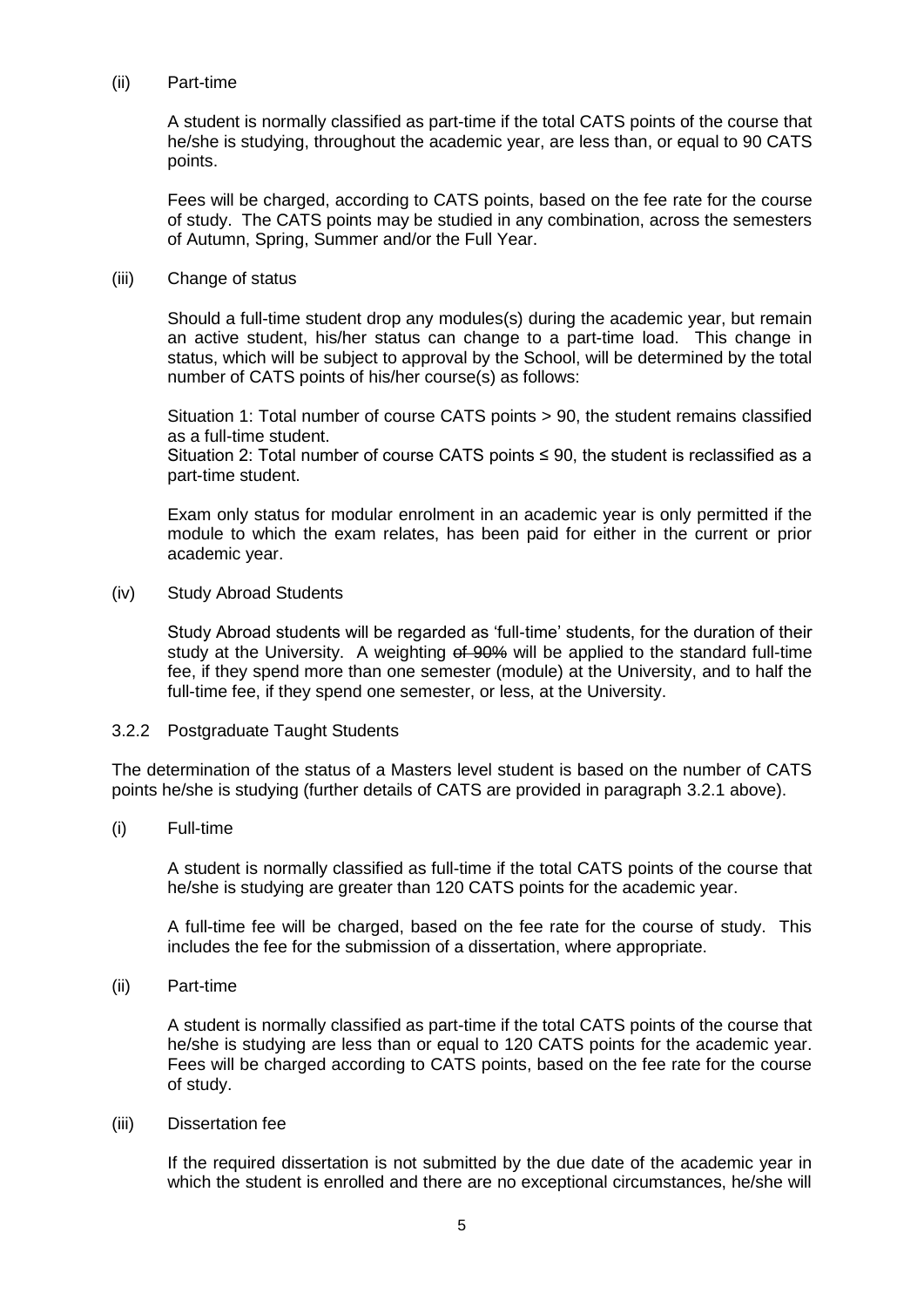be subject to the General Regulations governing the late submission of assessed work.

If the required dissertation is not submitted by the due date of the academic year in which the student is enrolled and he/she has been granted an extension by their School, then he/she should be re-enrolled on a full dissertation module (60 CATS points) charged at the prevailing rate. In the case of exceptional circumstances refer to Sections 5.6 and 11.

If the required dissertation is submitted by the due date of the academic year in which the student is enrolled and the dissertation fails, then he/she may be reenrolled and charged the appropriate fee.

If a student enrolled on a dissertation module is prevented from starting their dissertation due to failure in one or more taught modules, the dissertation module will be dropped and the liability for that module will be capped at 25% of the fee for the module (60 CATS points). If the student wishes to be enrolled on the dissertation in a subsequent academic year, then the student will be subject to a 100% tuition fee liability for that module.

#### 3.2.3 Postgraduate Research Students

The determination of the status of a Postgraduate Research student is normally based on the number of hours of study per week.

(i) Full-time

The annual fee will be charged, based on the fee rate for the course of study. However, in order to accommodate the more flexible nature of commencing and completing research degrees, the method of fee calculation will differ for research students. The fee will be calculated on a monthly basis, pro-rated for the academic year in which he/she starts. In the month that the student commences their studies, a monthly fee will only be calculated if he/she is deemed to be in attendance on, or before, the  $25<sup>th</sup>$  of that month. In all subsequent months, a monthly fee will be calculated if he/she is deemed to be in attendance on, or after, the  $5<sup>th</sup>$  of that month.

At registration, students will be charged the appropriate number of monthly fees up to the end of the academic year. If a student commences studies at the start of the academic year, he/she will be charged twelve monthly fees. If a student completes their course of study during the academic year, the fee will be recalculated and a refund may become due.

(ii) Part-time

Part-time research students are assessed, on the basis that they are studying less than 21 hours per week, over a period of more than 18 weeks, on the course of study.

The fee is calculated and charged based on 50% of the full-time fee.

(iii) Thesis Only

Following confirmation by the Progress Review Panel that the student has completed all the necessary research, and after approval by the relevant School Committee, a student may be registered as thesis only (writing up) for one year only (regardless of the previous full-time or part-time status).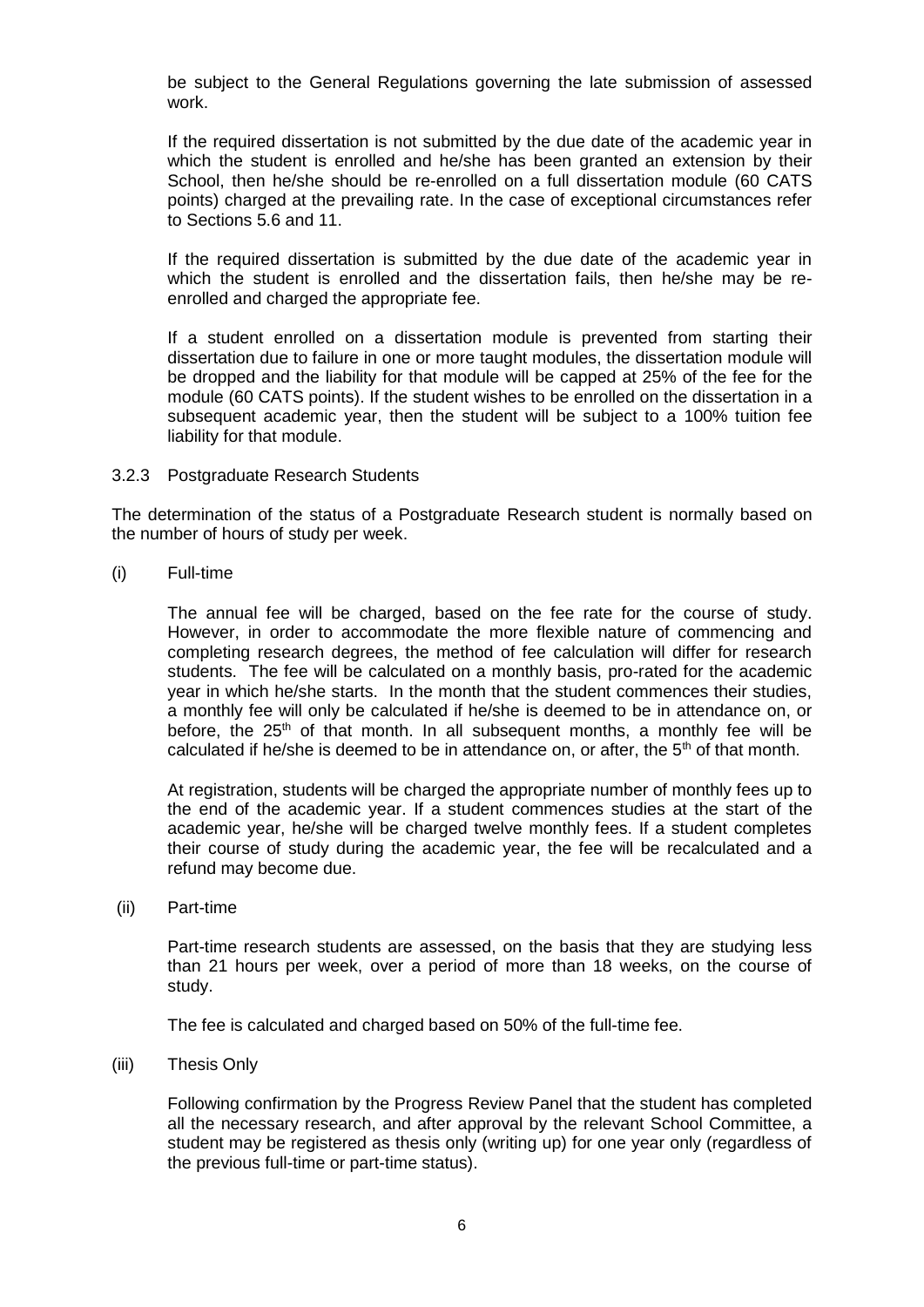Following the period of thesis only, where a student has not submitted, he/she will be returned to his/her original mode of study, ie full-time or part-time. At registration, students will be charged the appropriate number of monthly fees up to the end of the academic year. If a student completes their course of study during the academic year, the fee will be recalculated and a refund may become due.

(On the occasion when a thesis is required to be re-submitted, a resubmission charge will be payable by the student).

## 3.2.4 Students Enrolled on more than one Course of Study

Students who are enrolled on more than one course of study will be charged a fee for each course. For example, this can arise when a student is enrolled on more than one part-time course.

#### 3.2.5 Collaborative Research Students

In the absence of an existing alternative collaborative arrangement, the appropriate arrangements involving international students, studying at both their home university and Queen's, are as follows:

- For the periods when the student is full-time at Queen's, the pro-rated full-time international fee is payable.
- For the periods when the student is not at Queen's, i.e. he/she is studying overseas instead, the part-time international fee is payable, again pro-rated for the time the student is not here.

#### 3.2.6 Distance Learning Students

Students who are undertaking a designated distance learning programme and who are not in regular attendance at the University will be charged a distance learning fee.

#### 3.2.7 Professional Doctorates

Professional Doctorates comprise taught components which are regulated by the Study Regulations for Postgraduate Taught Programmes, and research components which are regulated by the Study Regulations for Research Degree Programmes.

Students who enrol on a Professional Doctorate programme may exit with a taught Master's degree if sufficient credit has been attained from the taught components (including from a research project and dissertation); or a research Master's degree if the examiners consider that the thesis submitted for the research component is only Master's level.

(i) Tuition Fee

The calculation of the fee for Professional Doctorates will be based on the number of CATS points that the student is studying, based on the Postgraduate Taught fee.

#### (ii) Thesis Only

Following confirmation by the Progress Review Panel that the student has completed all the necessary research, and after approval by the relevant School Committee, a professional doctorate student may be registered as thesis only (writing up) for one year only (regardless of the previous full-time or part-time status).

Following the period of thesis only, where a student has not submitted, in normal circumstances, he/she will be enrolled as a postgraduate research student and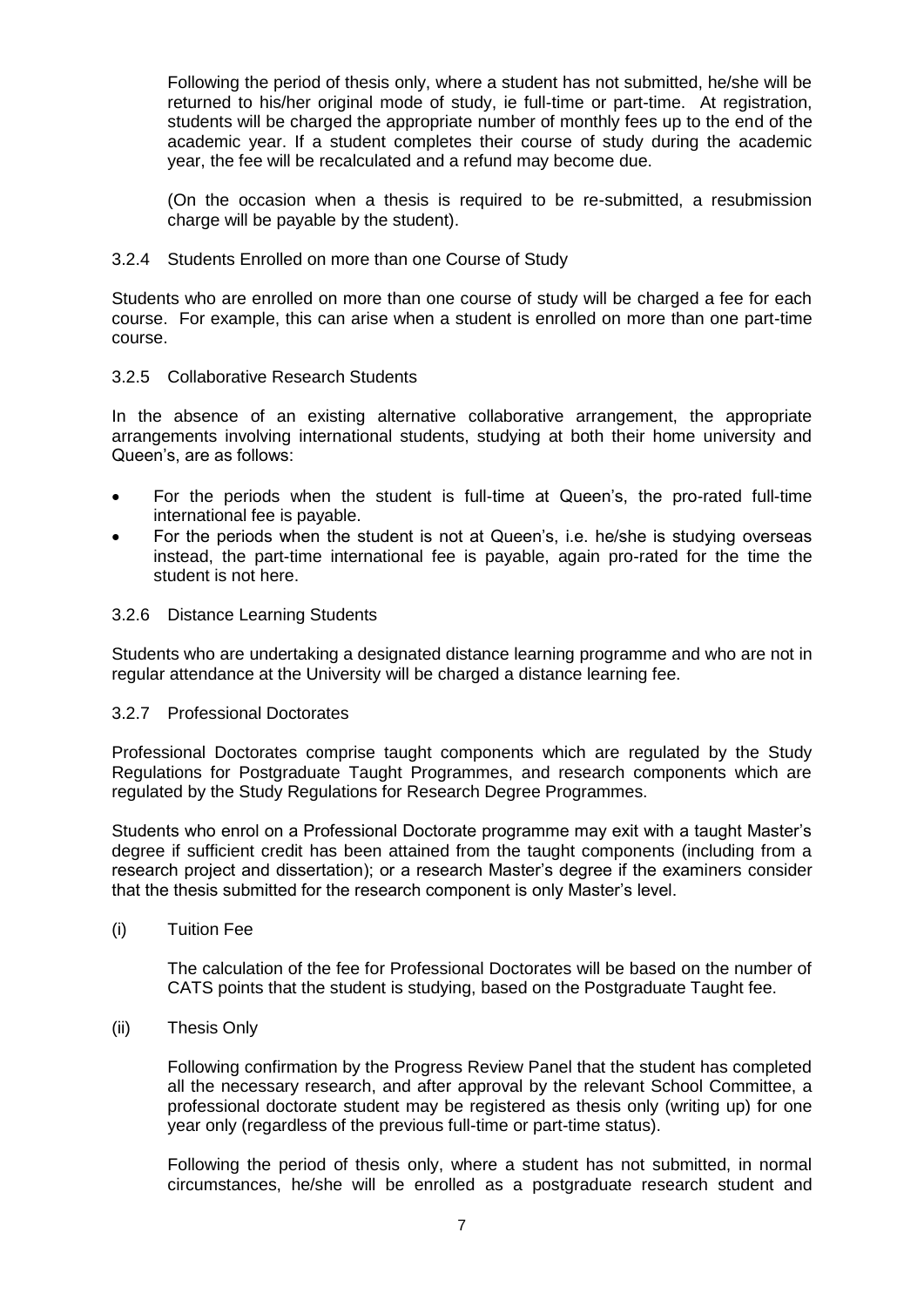charged monthly, at the prevailing postgraduate rate until submission of their thesis. In the case of exceptional circumstances refer to Section 11.3.

(iii) On the occasion when a thesis is required to be re-submitted, a resubmission charge will be payable by the student.

#### **3.3 Fee Rates**

All courses are subject to a fee rate, based on the classification, as outlined below. Students from NI, GB and the EU will pay a set fee, regardless of the rate.

Fee Rate 1: Courses which are essentially classroom based

Fee Rate 2: Courses with a substantial laboratory, workshop component and pre-clinical elements of nursing courses.

Fee Rate 3: Pre-clinical elements of medical courses

Fee Rate 4: Clinical elements of medical courses

Full-time students will normally be charged the fee relating to their ultimate course/qualifications, ie the fee will be based on the final course they are registered on for the year. Similarly, such students who change fee rate during the year will be charged a fee based on the final rate. Part-time students will be charged, based on the course at the end of each semester.

#### **3.4 Residency**

The following main categories of residency apply:

- NI (Northern Ireland) applicable for Undergraduates and Postgraduates\*
- GB (England, Scotland or Wales) applicable for Undergraduates and Postgraduates\*
- Non-UK EU (European Union, excluding the UK but including the Republic of Ireland)\*
- Isles (Channel Islands and Isle of Man applicable to Undergraduates and Postgraduates)
- International

Guidance on residency can be found on the UKCISA (UK Council for International Affairs) website [www.ukcisa.org.uk](http://www.ukcisa.org.uk/) and on [www.qub.ac.uk/Study/Undergraduate/How-to-apply/Feestatus/](http://www.qub.ac.uk/Study/Undergraduate/How-to-apply/Feestatus/)

\* Non-UK EU students who are registered at the University in 2020-21 (as either a new or continuing student) will continue to be charged a fee rate in line with NI students, for all subsequent years of study of the course they are registered on in 2020-21.

# **3.5 Admit Term**

The level of fees will be determined, based on the first year that a student commenced his/her studies at the University ie, the Admit Term, and will be linked to the Programme of Study. In subsequent years, fees will be subject to an inflationary increase, unless explicitly stated otherwise.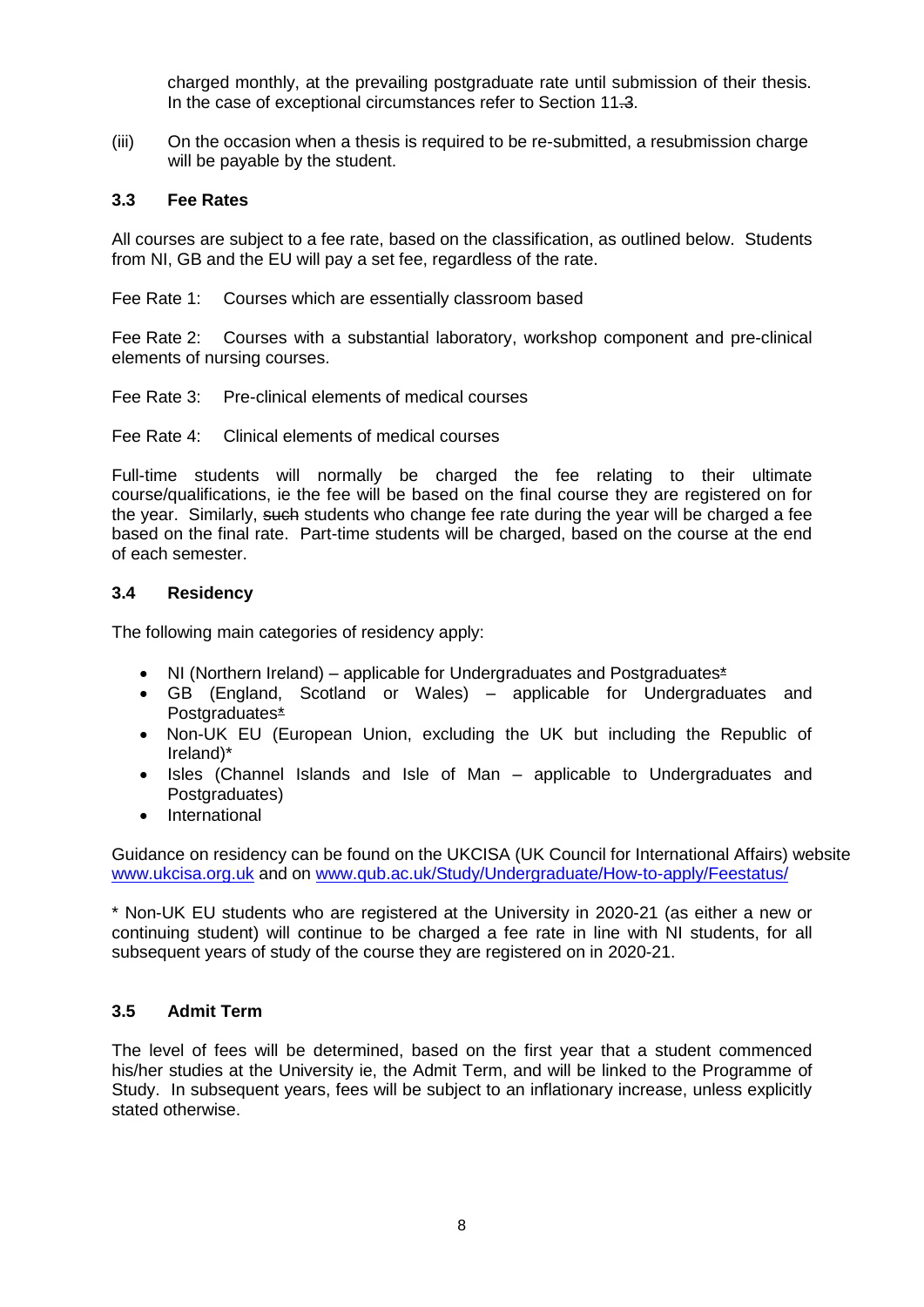# **3.6 Review of Tuition Fee Calculation**

An applicant or student who is dissatisfied with their fee calculation may submit a request for review to the Director of Finance. The grounds on which a review may be sought is that, arising from the initial assessment, one or more of the five criteria which determines the tuition fee calculation, is incorrect (see Sections 3.1 – 3.5 above).

An applicant or student must submit a request for review in writing to the Director of Finance within 10 working days of the communication of the fee and should set out evidence to support the grounds for review. The letter should make reference to which criteria, are being challenged. Details of any supporting documentation should also be provided with the letter.

The Director of Finance will consider the request for review and will undertake further enquiries as are deemed necessary and provide a written response, normally within 15 working days of the request for review.

## **4. TUITION FEES AND RELATED CHARGES BILLING AND COLLECTIONS**

Each student in attendance at the University for a course shall pay:

- (i) an annual composite fee which covers tuition, examinations (resit examination charges are applied separately), a wide range of student support services, which includes, but is not limited to, library, IT, careers and guidance as well as membership of the Students' Union and a premium for personal accident insurance and;
- (ii) such other charges as may be prescribed, including graduation.

Details of all tuition fees and related charges are provided in the Tuition Fees and Related Charges Schedule for the relevant academic year, available on [www.qub.ac.uk/tuitionfees.](http://www.qub.ac.uk/tuitionfees)

A student is liable for the full tuition fee at the point of completion of enrolment and registration. Should there be a change in the student's enrolments following completion of enrolment and registration which results in a change in their tuition fee, then the student is liable for the revised tuition fee. The following section provides details of the options available to students, with regard to the payment of their tuition fee.

Amounts due at enrolment and registration must be paid, in order to complete the enrolment and registration process. This includes a non-refundable payment of 25% of the calculated tuition fee. Instalments due on future dates must be paid, in accordance with the agreed payment plan (eg Direct Debit) whether or not an invoice is raised. The requirement for a non-refundable payment also applies to sponsors.

All related charges, if incurred, will be due immediately and cannot be paid using the Direct Debit option. This includes the Thesis Only (Writing Up) Charge and the Exam-Only Charge.

In the event of a Direct Debit failing, the tuition fee outstanding will be payable in full.In such circumstances, the University reserves the right to remove the student from the Direct Debit Scheme and apply an administration charge.

A student will not be considered fully financially registered for a term until payment arrangements have been made. Details of how the student can fulfil this requirement are provided in the following sections.

## **4.1 NI/GB/EU Undergraduate and Postgraduate Taught Students**

The current arrangements for the payment of University tuition fees allow eligible students, to apply for a tuition fee loan from the SLC. Details of fee payment options for all NI/GB/EU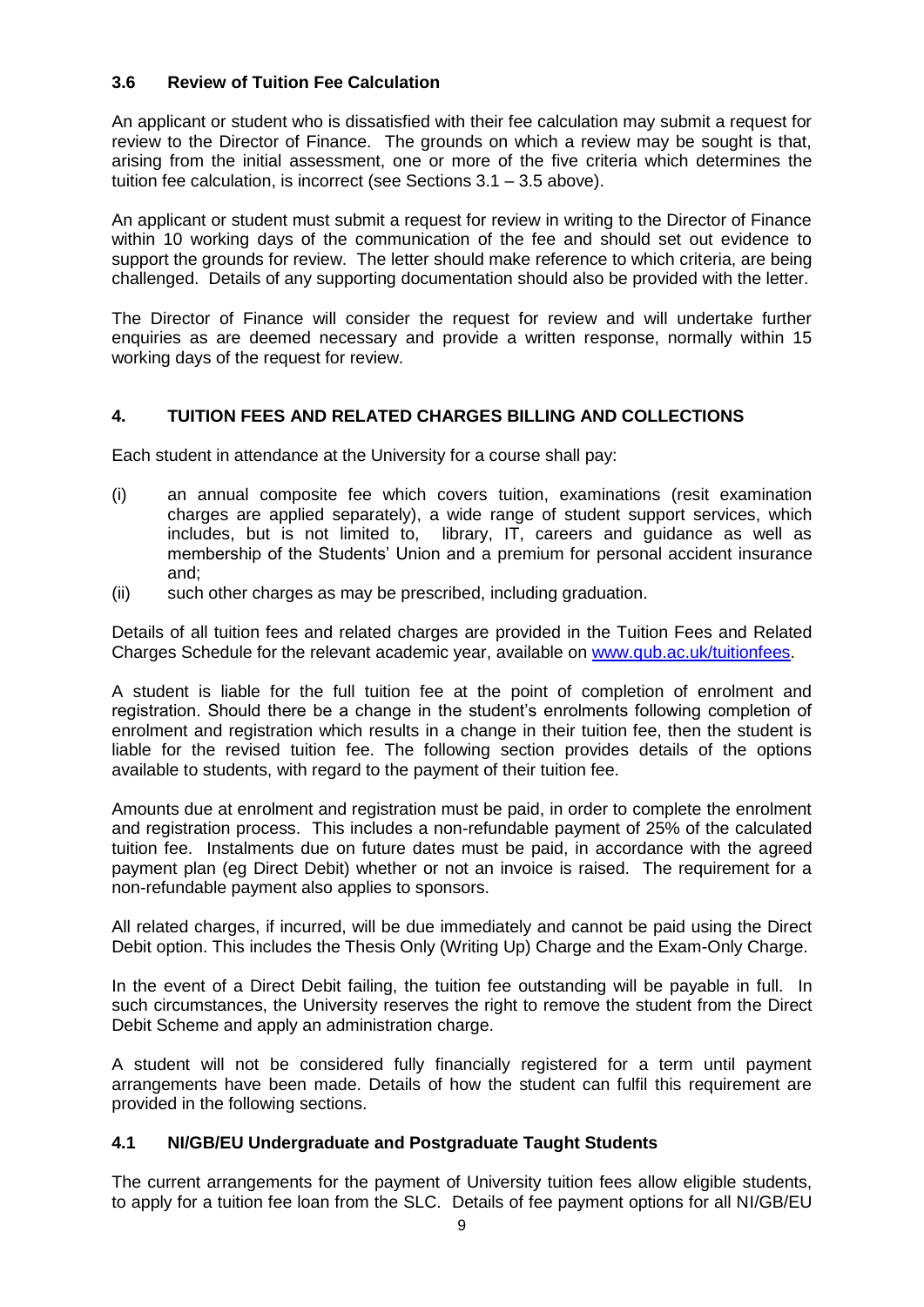Undergraduate and Postgraduate Taught students, including those eligible students who are entitled to a fee loan, are outlined in the table below:

| <b>Options</b>                                                          | <b>Notes</b>                                                                                                                                  |  |  |  |
|-------------------------------------------------------------------------|-----------------------------------------------------------------------------------------------------------------------------------------------|--|--|--|
| Defer fees - SLC loan                                                   | Student must apply to the SLC                                                                                                                 |  |  |  |
| Pay full fees at enrolment   25% is non-refundable*<br>and registration |                                                                                                                                               |  |  |  |
| <b>Direct Debit</b>                                                     | registration<br>25%<br>Payment at enrolment and<br>(non-<br>refundable**)<br>3 further payments (November, January, March)                    |  |  |  |
| Sponsor                                                                 | Evidence of sponsorship or scholarship from a government or<br>other official organisation must be provided at enrolment and<br>registration. |  |  |  |
| Combination                                                             | SLC*/Sponsor/Balance payable in full or by Direct Debit                                                                                       |  |  |  |

**Table 1: NI/GB/EU Undergraduate and Postgraduate Taught Fees – Payment Options**

\*The non-refundable percentage of fees will increase at various points during the academic year. Further details can be found in Tables 6 and 7, for full-time and part-time students, respectively.

## **4.2 NI/GB/EU Postgraduate Research Students**

Research students should note that the full fee for the remaining part of the academic year will be calculated on registration. This full amount will appear on the student's account even if there is a Leave of Absence planned or a Thesis submission is anticipated. The total fees owed to the University will then be re-calculated once the Leave of Absence has commenced or the thesis submitted.

For sponsored research students, evidence of sponsorship or scholarship from a government or other official organisation must be provided at registration. Any remaining, balance, not being met from a third party, must be remitted to the University by direct payment or Direct Debit, within the necessary timeline.

The indicative payment due dates for Postgraduate Research Students are summarised in the Table below:

|                                                                          | <b>Enrolment Period</b><br>between<br>1 October - 31 May               | <b>Enrolment period</b><br>between<br>1 June - 30 September                        |
|--------------------------------------------------------------------------|------------------------------------------------------------------------|------------------------------------------------------------------------------------|
| Fee due (25% of the original<br>calculated fee for the academic<br>year) | Payable at enrolment and<br>registration                               | Payable at enrolment and<br>registration                                           |
| Balance of the original calculated<br>fee for the academic year          | Payable either at enrolment<br>and registration, or by direct<br>debit | Payable at enrolment and<br>registration (direct<br>debit<br>option not available) |

## **Table 2: Postgraduate Research Fees – Indicative Payment Due Dates**

If the first enrolment of a student did not take place at the beginning of an academic year, in subsequent years, the student will be required to enrol at the start of the academic year, and the first payment (non-refundable) will be due on 1 October.

For students whose personal fee liability is greater than £320, the following methods of payment are available.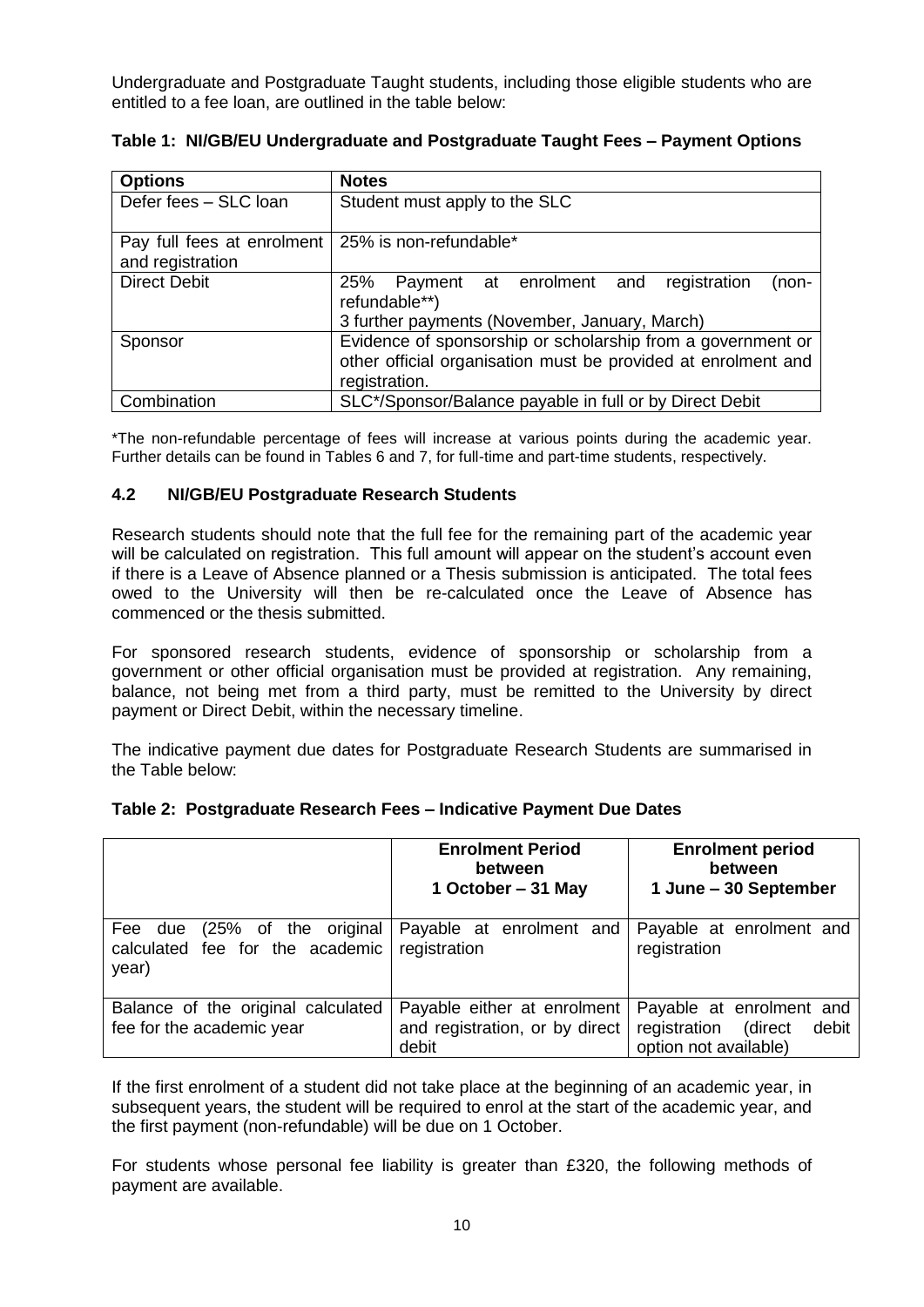# **Table 3: Postgraduate Research Fees – Payment Options**

| <b>Options</b>             | <b>Notes</b>                                                                                                                                                                                          |
|----------------------------|-------------------------------------------------------------------------------------------------------------------------------------------------------------------------------------------------------|
| Pay full fees at enrolment |                                                                                                                                                                                                       |
| and registration           |                                                                                                                                                                                                       |
| <b>Direct Debit</b>        | 25% payment of the original calculated fee for the academic<br>year at enrolment and registration<br>3 further bi-monthly payments based on the enrolment date<br>and the pro-rated fee for the year. |
| Sponsor                    | Evidence of sponsorship or scholarship from a government<br>or other official organisation must be provided at enrolment<br>and registration.                                                         |

In the event of a Direct Debit failing, the tuition fee outstanding will be payable in full. In such circumstances, the University reserves the right to remove the student from the Direct Debit Scheme and apply an administration charge.

## **4.3 International Students**

As a condition of completing the enrolment and registration process, all international students must comply with the following payment arrangements, as outlined in Table 4 below.

## **Table 4: International Student Fees - Payment Options**

| <b>Options</b>                                                          | <b>Notes</b>                                                                                                                                   |
|-------------------------------------------------------------------------|------------------------------------------------------------------------------------------------------------------------------------------------|
| Pay full fees at enrolment   25% is non-refundable*<br>and registration |                                                                                                                                                |
| <b>Direct Debit</b>                                                     | 25% Payment at enrolment and registration (non-refundable*)<br>3 further payments (November, January, March)                                   |
| Sponsor                                                                 | Evidence of sponsorship or scholarship from a government or<br>other official organisation, must be provided at enrolment and<br>registration. |

\*The non-refundable percentage of fees will increase at various points during the academic year. Further details can be found in Tables 6 and 7, for full-time and part-time students, respectively.

## **4.4 International and Non-UK EU Distance Learning Students**

In order to accommodate international and non-UK EU distance learning students who cannot easily avail of the Direct Debit payment option, details of payment options are outlined in Table 5 overleaf.

## **Table 5: International and Non-UK EU Distance Learning Student Fees - Payment Options**

| <b>Options</b>                                      | <b>Notes</b>                                                   |  |  |
|-----------------------------------------------------|----------------------------------------------------------------|--|--|
| Pay full fees at enrolment   25% is non-refundable* |                                                                |  |  |
| and registration                                    |                                                                |  |  |
| Payment Plan                                        | 25% Payment at enrolment and registration (non-refundable*)    |  |  |
|                                                     | 3 further payments (November, January, March)                  |  |  |
| <b>Direct Debit</b>                                 | 25% Payment at enrolment and registration (non-refundable*)    |  |  |
|                                                     | 3 further payments (November, January, March)                  |  |  |
| Sponsor                                             | Evidence of sponsorship or scholarship from a government or    |  |  |
|                                                     | other official organisation, must be provided at enrolment and |  |  |
|                                                     | registration.                                                  |  |  |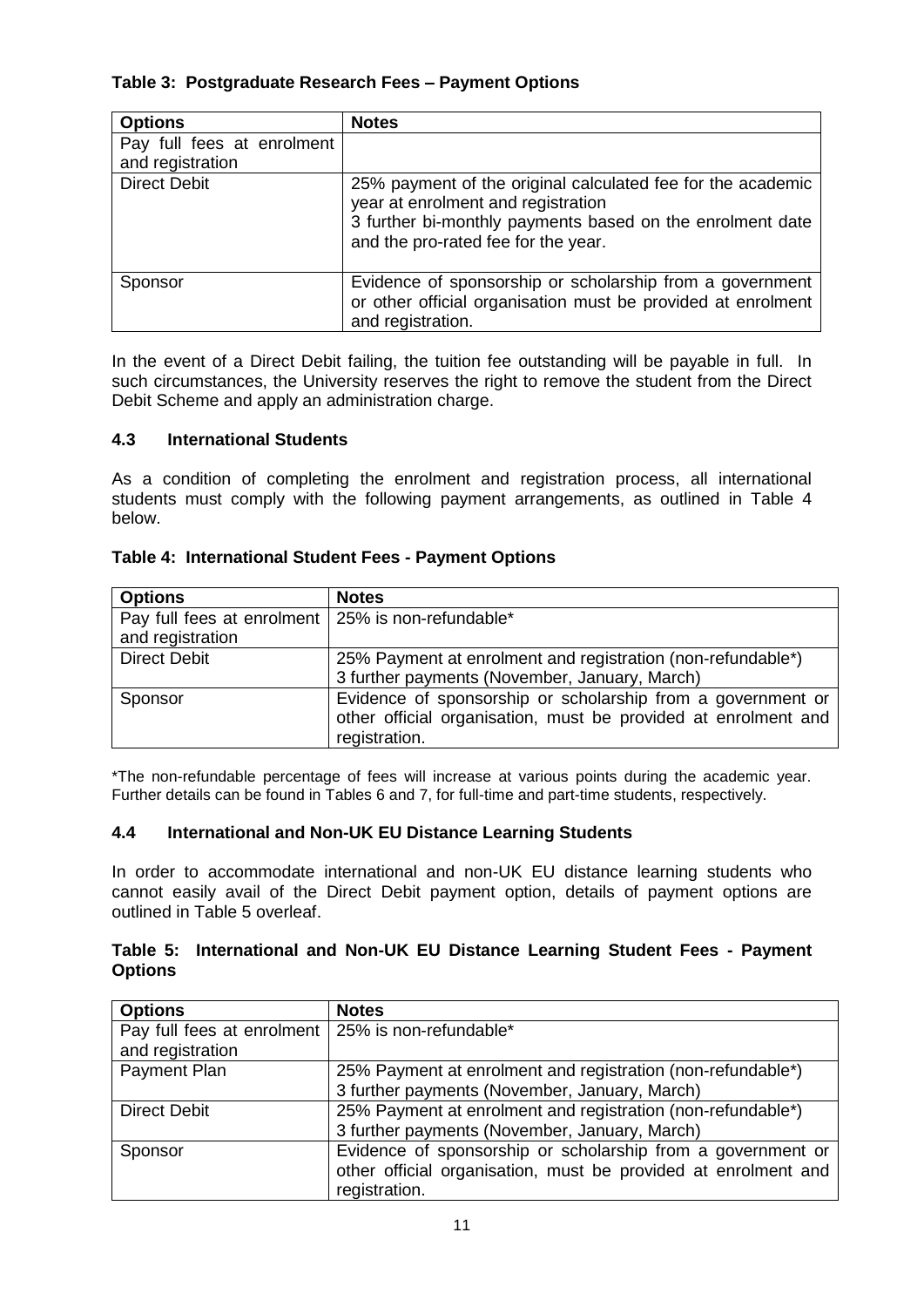\*The non-refundable percentage of fees will increase at various points during the academic year. Further details can be found in Tables 6 and 7, for full-time and part-time students, respectively.

## **5. WITHDRAWALS AND REFUNDS**

The purpose of the following section is to ensure a robust and consistent approach to the application of withdrawals and refunds. The following guiding principles have been applied:

- students should pay a proportion of fees due, for modules which they have enrolled on and which have been held for them
- students should not be required to pay a full fee for modules they have not attended, and from which they have withdrawn in advance
- students should not receive a refund for modules which they have completed and for which they have received a grade (the outcome of the grade is irrelevant).

## **5.1 Dropped Modules**

No fee refund will apply if a full-time student drops modules and still meets the criteria for a full-time student. This is because the full-time fee will continue to apply.

If a full-time student drops modules and meets the criteria for a part-time student, a fee refund may be applicable.

## **5.2 Withdrawals**

Any student may, on a voluntary or required basis, withdraw either permanently or temporarily from the University or programme of study at any point in the year.

The following sections are relevant in the context of assessing the fee implications of withdrawals and refunds.

#### **5.2.1 Full-time Undergraduate and Postgraduate Taught Students**

The date when a student withdraws will affect the level of tuition fees which may be refunded, and it may also affect his/her student loan. Fee adjustments are calculated with reference to the date of withdrawal from the University, not the last date of attendance, and cannot be actioned if the withdrawal procedure has not been followed correctly. Table 6 overleaf, demonstrates how the adjustment is calculated.

#### **Table 6: Fee Liability Dates**

| <b>Attendance/SLC Liability Point</b>                               | <b>Normal Effective</b><br><b>Date</b> | Fees due to the<br><b>University</b> |
|---------------------------------------------------------------------|----------------------------------------|--------------------------------------|
| <b>Completion of Enrolment and Registration</b><br>(non-refundable) | <b>August /September</b>               | 25%                                  |
| <b>Second Liability Date</b>                                        | 11 January 2021                        | <b>50%</b>                           |
| <b>Final Liability Date</b>                                         | 19 April 2021                          | 100%                                 |

## **5.2.2 Part-time Undergraduate and Part-time Postgraduate Taught Students**

Fees for part-time students are calculated by semester. Further details of the withdrawal and module drop policy, for part-time students, are outlined in Section 5.4.2 below.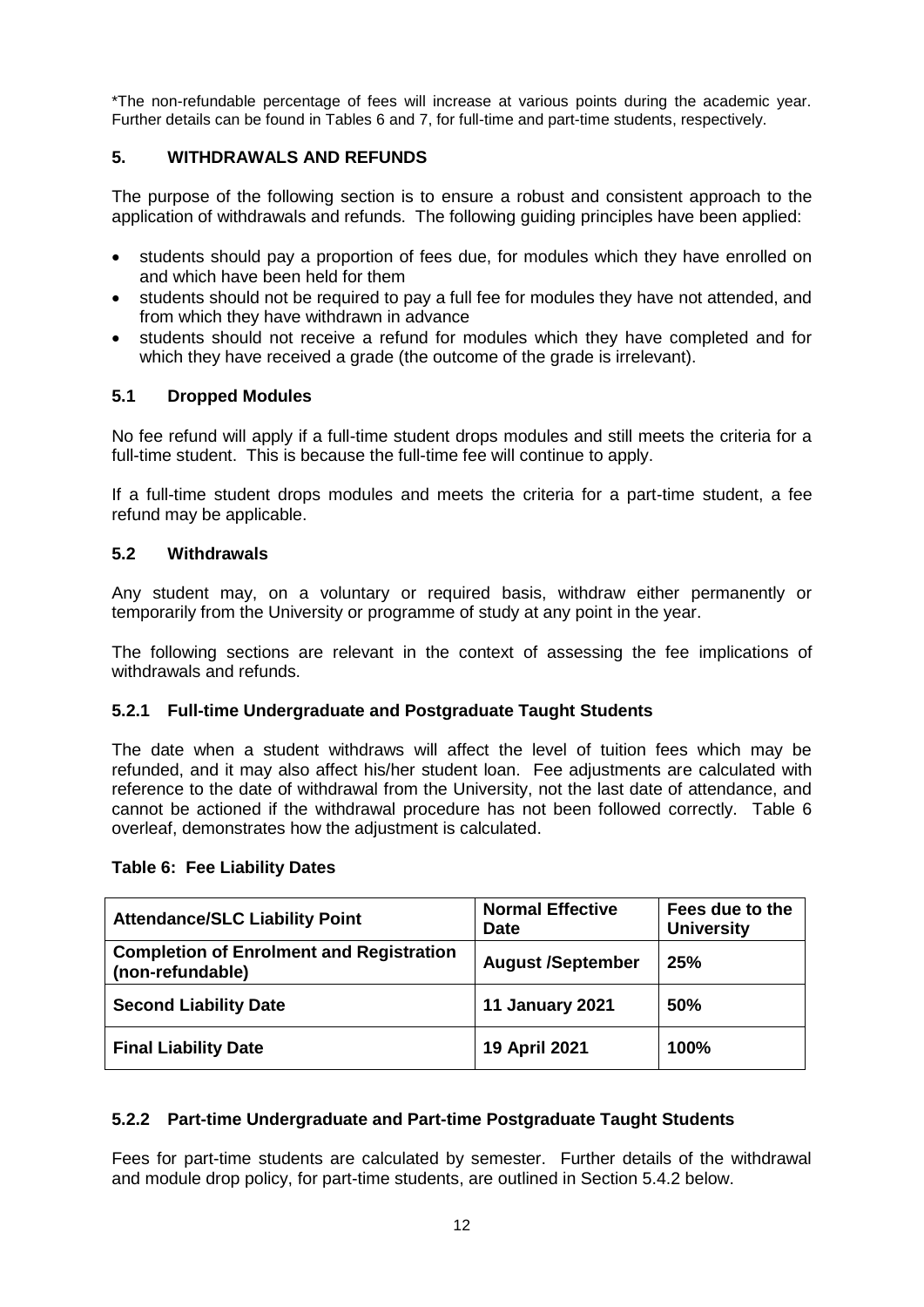# **5.2.3 Postgraduate Research Students**

The tuition fee liability for a Postgraduate Research student withdrawal, or a Temporary Leave of Absence, is based on the official date of withdrawal in the academic year, and a refund will be issued, if appropriate. The tuition fee is calculated for a month, if a student is deemed to be in attendance on, or after, the 5<sup>th</sup> of that month.

## **5.3 Refunds**

Refund entitlements will be based on the fee liability dates, as outlined in Table 6 above. Refunds will not be available on exam, resit or thesis only charges. For appeals in relation to a student's refund entitlement see Section 11.

## **5.4 Modules Changes**

## 5.4.1 Full-time Students

The fee for full-time students, who swap or drop modules, and who continue to satisfy the minimum CATS point requirement for full-time students, will not change, ie it will remain at the full-time level. Full-time students will be entitled to swap and drop modules, within a two week period, post enrolment and registration. After this date, only DASA can approve the dropping of modules.

## 5.4.2 Part-time Students – Withdrawal Policy and Module Drop Policy

Fees for part-time students are assessed by semester (or module). Therefore separate fees will be assessed, depending on whether a student has enrolled in Autumn, Spring, Summer or Full Year modules, and each type of module will be subject to a specific withdrawal policy. This policy will apply to the dropping of individual modules, as well as a full withdrawal from a semester or academic year, when studying in a part-time mode.

The part-time withdrawal and module drop policy will also apply where a full-time student drops to a part-time load and remains in attendance in the academic year. The modules dropped will have drop charges calculated based on the dates detailed in Table 7. Table 7 overleaf illustrates the withdrawal and module drop rates, by semester, together with fee due percentages.

| <b>Withdrawal and Module Drop Dates</b> |                                 |                                 |                                    | Fee due to               |  |
|-----------------------------------------|---------------------------------|---------------------------------|------------------------------------|--------------------------|--|
| <b>Autumn</b><br><b>Modules</b>         | <b>Spring</b><br><b>Modules</b> | <b>Summer</b><br><b>Modules</b> | <b>Full Year</b><br><b>Modules</b> | the<br><b>University</b> |  |
| Completion of                           | Completion of                   | Completion of                   | Completion of                      |                          |  |
| Enrolment and                           | Enrolment and                   | Enrolment and                   | Enrolment and                      | 25%                      |  |
| Registration                            | Registration                    | Registration                    | Registration                       |                          |  |
| From 1                                  | <b>From</b>                     | From                            | From 1                             | 50%                      |  |
| November 2020                           | 1 March 2021                    | 1 July 2021                     | November 2020                      |                          |  |
|                                         |                                 |                                 | From                               | 75%                      |  |
|                                         |                                 |                                 | 1 March 2021                       |                          |  |
| From 1                                  | From                            | From                            | From                               | 100%                     |  |
| December 2020                           | 1 April 2021                    | 1 August 2021                   | 1 April 2021                       |                          |  |

# **Table 7: Withdrawal and Module Drop Dates and Fee Implications**

It should be noted that it is the student's responsibility to ensure that his/her enrolment is correct by the end of the period in which he/she is allowed to swap. This will require him/her to validate the information available via self service and to contact the relevant School(s) immediately if there are questions or concerns. In normal circumstances, an incorrect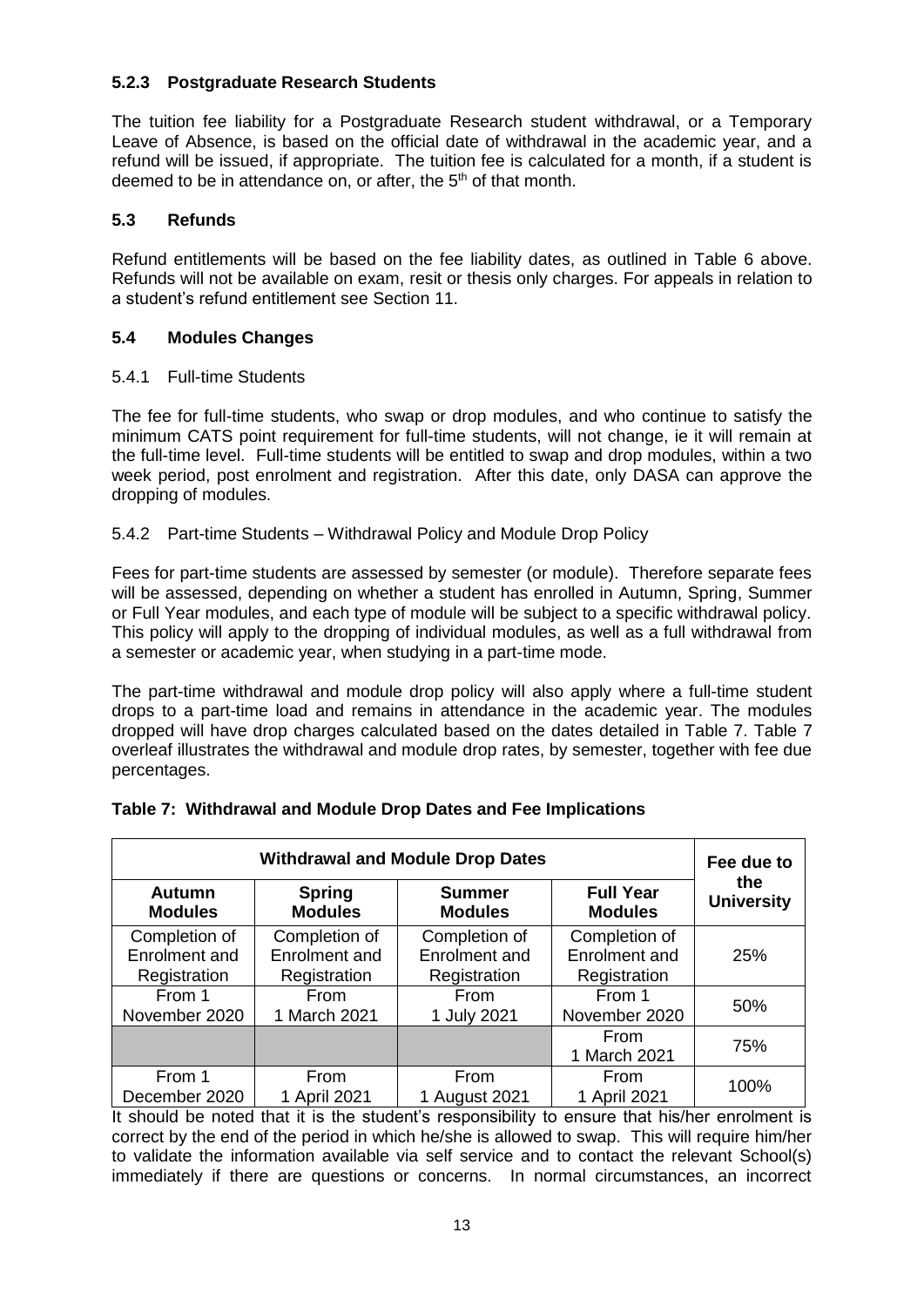enrolment on the student's record will not entitle the student to a refund after the cut off date for swapping modules.

## **5.5 Deceased Student Policy**

Whilst it is rare, there are occasions when a registered student dies part way through their course so that a tuition fee adjustment may be due. Full account is taken of the individual circumstances of each case and there is appropriate consultation with a relevant member of staff in the student's School.

The tuition fee account for self funded students who have not paid any tuition fees at the time of their death is adjusted to ensure that no debt is pursued.

## **5.6 Exceptional Circumstances**

Where a student is experiencing circumstances which significantly impact their ability to engage with their studies they are required to inform their School, at the earliest opportunity.

The University's General Regulations include guidance on exceptional circumstances for unforeseeable or unpreventable events or circumstances beyond a student's control.

[http://www.qub.ac.uk/directorates/AcademicStudentAffairs/AcademicAffairs/StudentGuidanc](http://www.qub.ac.uk/directorates/AcademicStudentAffairs/AcademicAffairs/StudentGuidance/ExceptionalCircumstances-AStudentGuide/) [e/ExceptionalCircumstances-AStudentGuide/](http://www.qub.ac.uk/directorates/AcademicStudentAffairs/AcademicAffairs/StudentGuidance/ExceptionalCircumstances-AStudentGuide/)

However, to meet the threshold for an adjustment to tuition fee liability there must be clear evidence of a significant negative impact on the student's ability to engage with their studies over the period of the semester and/or academic year. It should be noted that financial problems and work related pressures are not deemed to be exceptional circumstances.

#### **Tuition Fee Liability Review Group**

The Tuition Fee Liability Review Group, which is made up of representatives from the Finance and Academic and Student Affairs Directorates, will consider requests for adjustments to a student's tuition fee liability, based on exceptional circumstances.

A student must ask that their School submit a request on their behalf to the Tuition Fee Liability Review Group for consideration. All requests must have the support of the relevant School.

The request should make reference to the exceptional circumstances experienced, their timing, duration and the impact they have had on the student's ability to engage with their studies. Supporting documentation must also be provided which clearly substantiates the circumstances. Documentary evidence which is contemporary with events, rather than retrospective, is required.

The Group will undertake further enquiries as are deemed necessary. Once all required information has been provided, the Group will make a decision and will send a written response to the School, normally within 20 working days. In some circumstances the decision of the Group may require that the student complete a fitness to study check before returning to study.

If a student is dissatisfied with the Group's decision they may submit an appeal, details of which are set out in Section 11.1.2 below.

## **6. DEPOSITS**

Where an applicant deemed international for tuition fee purposes has met all the course entry requirements and has accepted an unconditional offer of a place to study on a one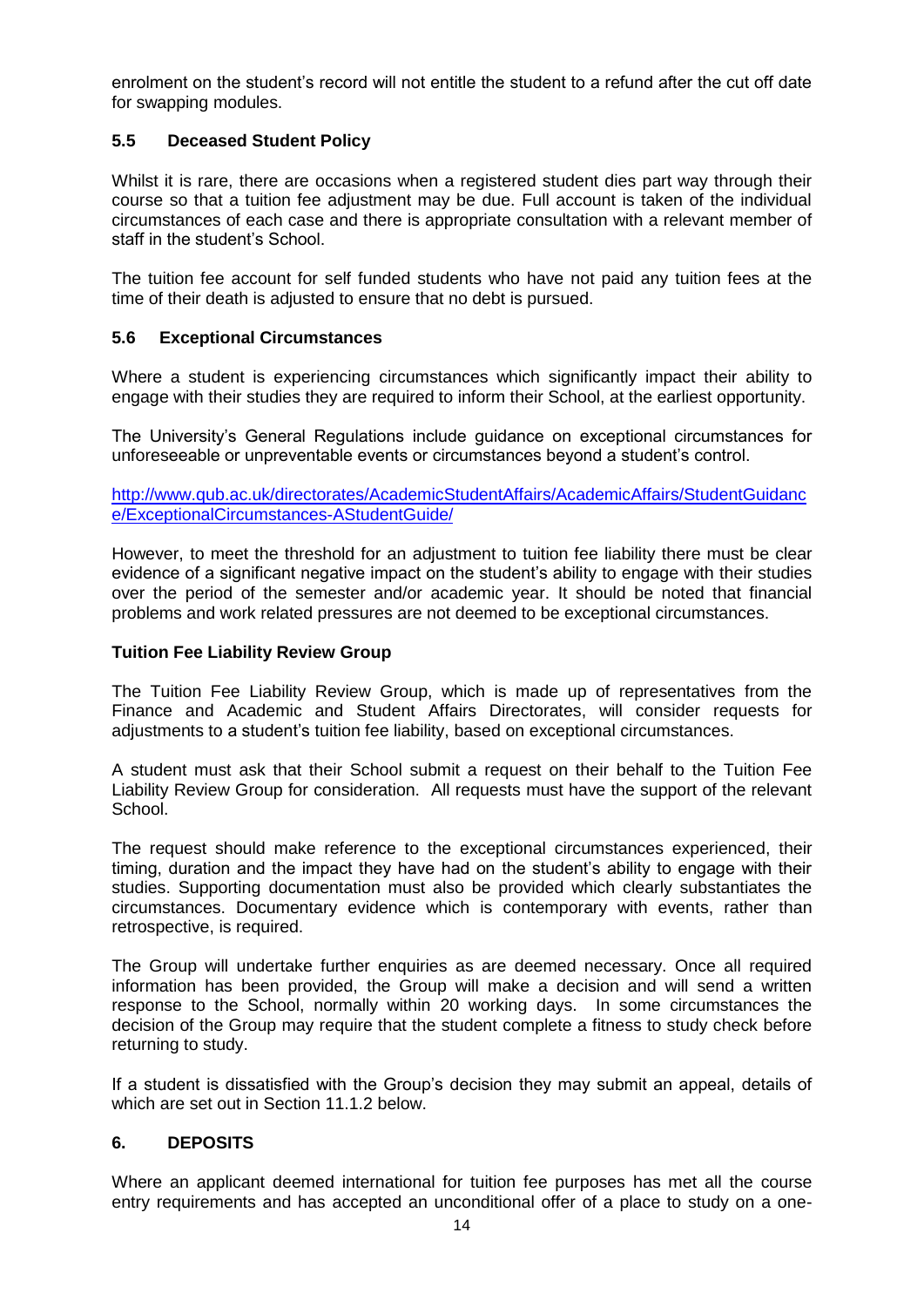year postgraduate taught course, they are normally required to pay a mandatory deposit towards their tuition fees. A deposit payment will be required before a Confirmation of Acceptance for Studies (CAS) for visa/immigration purposes can be issued.

Following payment of this deposit, with the correct supporting documentation, a receipt will be issued by the Student Finance Office against such payment, which can be presented in support of a visa application.

If the visa application is successful, but the student chooses not to accept his/her place at the University, the deposit will not be refunded. The deposit will only be refunded if the student fails to obtain entry clearance from the UK immigration authorities to enter the UK as a student to undertake study at Queen's University.

International applicants who are in receipt of a full tuition fee scholarship are not required to pay the mandatory tuition fee deposit (evidence of the scholarship must be provided to Admissions).

In exceptional circumstances, eg the student is unable to take up his/her place on medical or visa grounds, the deposit may be refunded, although this will require the approval of Marketing, Recruitment Communications and Internationalisation Directorate.

There are a number of Postgraduate Taught courses where the offer issued to NI, EU and GB students is conditional on the payment of a deposit. Deposits are only refundable in certain circumstances. Full details will be provided when applying to the course.

## **7. SPONSORED STUDENTS**

In the event that a sponsor fails to pay tuition fees by a specified date, for each academic year at registration, the tuition fee liability will revert to the student.

## **8. RELATED CHARGES**

Details of all related charges are included in the Tuition Fees and Related Charges Schedule for the relevant academic year, and are available on [www.qub.ac.uk/tuitionfees.](http://www.qub.ac.uk/tuitionfees)

## **9. DEBT COLLECTION POLICY**

In the event that a sponsor fails to pay tuition fees by a specified date, the tuition fee liability will revert to the student.

## **10. SUSPENSIONS**

## **10.1 Definition of Suspensions**

Failure to pay tuition fees and/or related charges, or make appropriate arrangements to pay tuition fees, by the relevant deadline, will lead to a student being suspended. Students under suspension will not be eligible to enrol or graduate. The University reserves the right to withhold a degree certificate or transcript from any student who is in debt to the University. Such a debt includes outstanding tuition fees and/or related charges owed to the University, as included in the Tuition Fees and Related Charges Schedule, available on www.qub.ac.uk/tuitionfees. By withholding the degree certificate or transcript, the University will not be precluded from pursuing repayment of the debt by, for example, using a debt recovery agency.

## **10.2 Re-registration**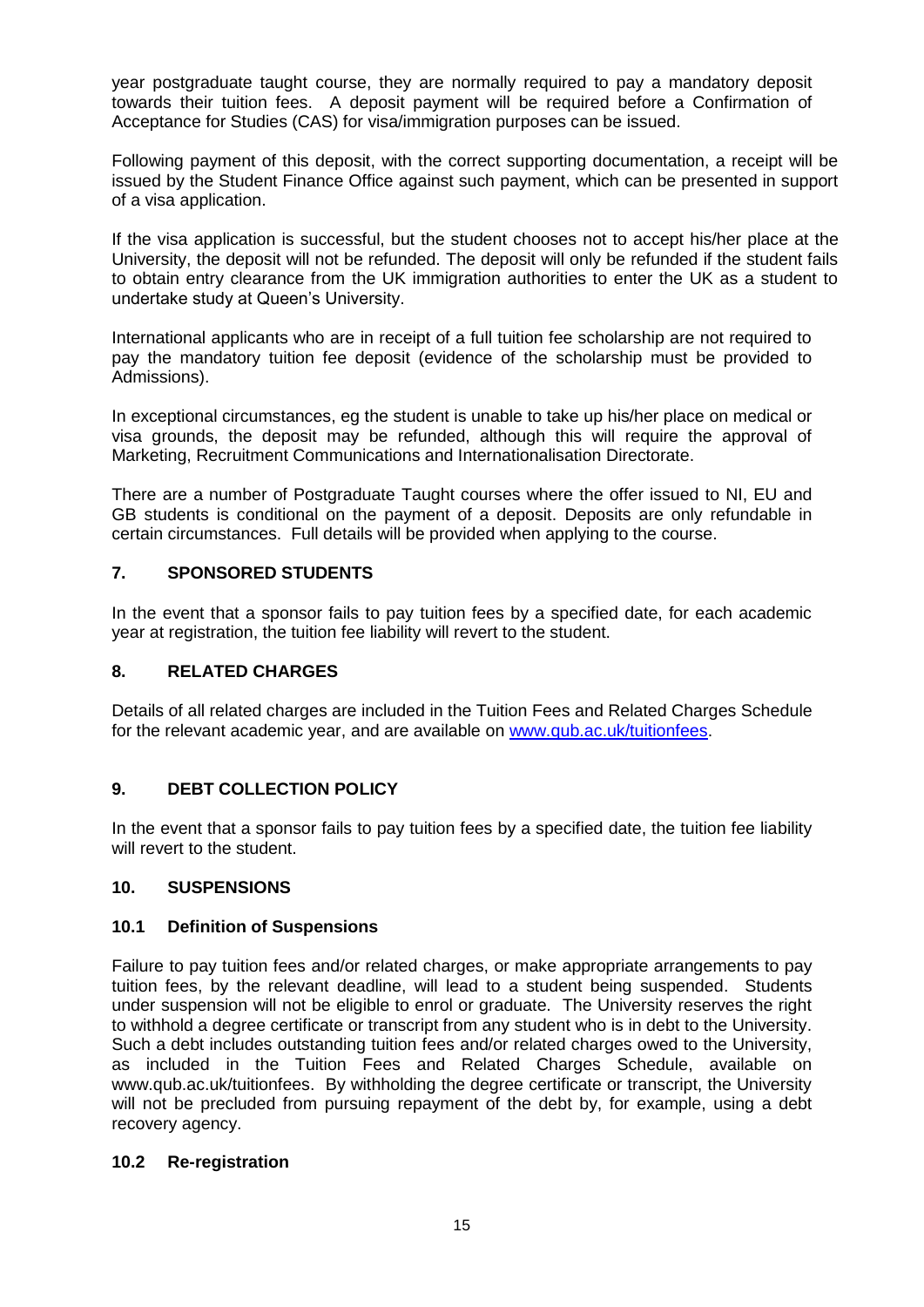The University reserves the right to request payment in full prior to registration or reregistration from any student who has had a previous outstanding debt with the University.

## **FEE APPEALS PROCESS**

## **11.1 Background**

A student may wish to appeal the basis on which his/her fee has been calculated, or appeal a decision on a fee adjustment due to exceptional circumstances, made by the Tuition Fee Liability Review Group. Details of the basis for appeals are set out below.

# **11.2 Calculation of Tuition Fee**

If an applicant or student is dissatisfied with the outcome of Stage 1 of the tuition fee calculation review process (see Section 3.6 above), they may appeal in writing to a Pro-Vice-Chancellor within 10 working days of the date of the letter stating the decision of the Director of Finance. Copies of previous correspondence and any supporting documentation should be included.

The grounds on which a fee may be appealed are as follows:

- New evidence has become available which was not taken into account, either at the time of the initial assessment, or the Review.
- There was a procedural irregularity in the process of determining one or more of the fee criteria.
- There has been an exceptional change in the circumstances of the student, affecting the fee calculation.

## **11.2.1 Calculation of Tuition Fee - Appeals Panel**

An Appeals Panel shall be convened to meet within 25 working days of receipt of the Appeal. The Panel shall normally comprise:

- Pro-Vice-Chancellor, or nominee (Chair)
- Director of Academic and Student Affairs or Director of Marketing. Recruitment. Communications and Internationalisation; or nominee

The Appeals Panel may seek written evidence from any witness or person who in the Panel's judgement may have relevant information to contribute.

The Appeals Panel will be serviced by the Finance Directorate and a formal record of the meeting will be taken and retained. The Panel's decision will be communicated to the student or applicant within 5 working days of the Appeals Panel's meeting, and circulated to relevant Directorates and Schools.

There is no further appeal permitted beyond the Second stage appeal. However, a student who feels aggrieved by the final decision of the internal process may make a complaint to the Northern Ireland Public Services Ombudsman [https://nipso.org.uk/nipso/about-us/who-we-are/.](https://nipso.org.uk/nipso/about-us/who-we-are/)

## **11.3 Adjustment of Tuition Fee due to Exceptional Circumstances**

If a student is dissatisfied with the outcome of Stage 1 of the tuition fee liability review process (see Section 5.6 above), they may appeal in writing to the Director of Finance within